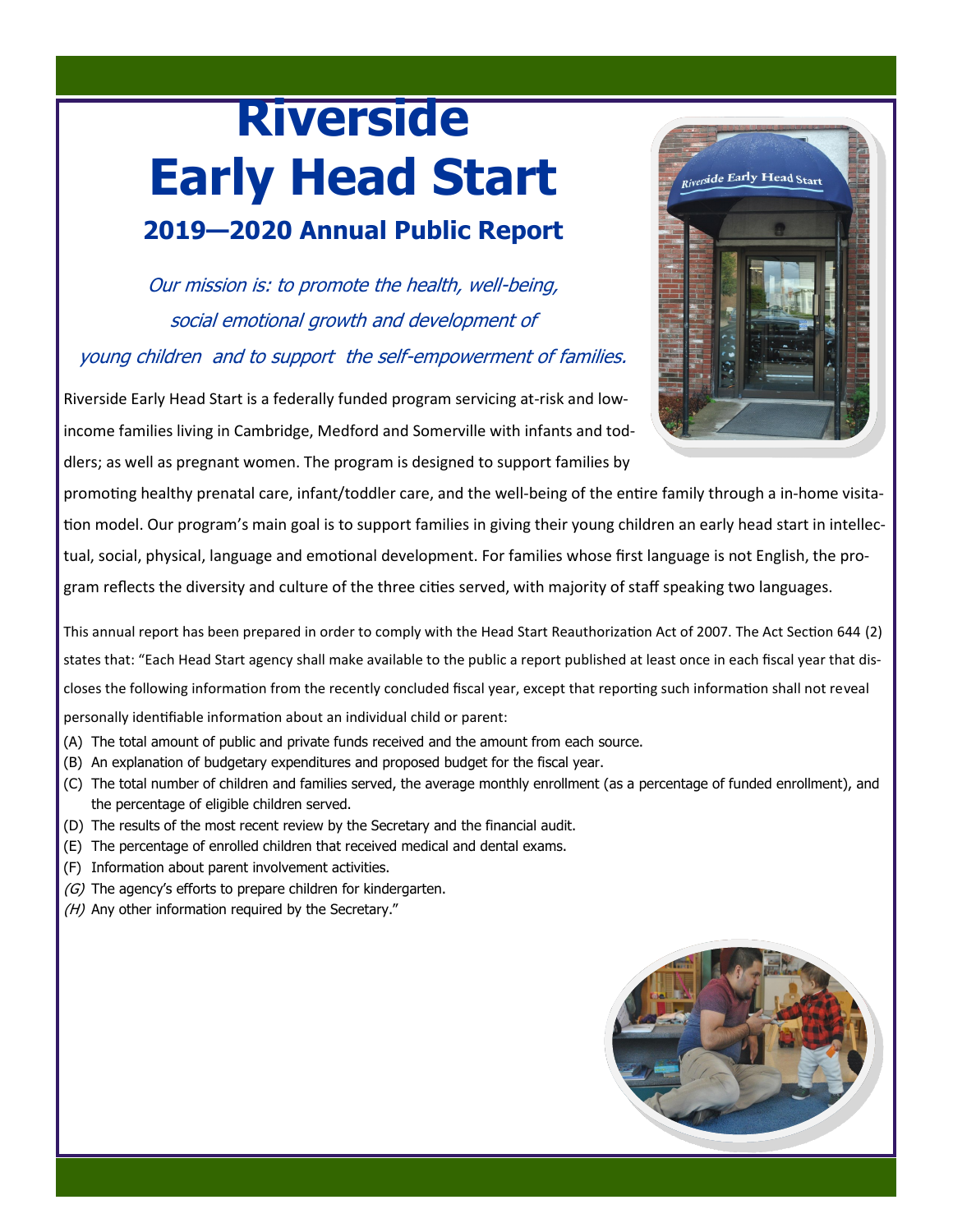#### **The Program's Director Corner:**

Parents, Community Members, and Partners:

This year's pandemic has undoubtedly impacted us all in immeasurable ways. The Riverside Early Head Start program, staff, parents, and community members, have faced challenge after challenge but have been steadfast in their commitment to support each other and provide quality programming in the face of the COVID pandemic. This past year has certainly tested our programs and individual resolve in finding novel approaches which maintain progress made in fostering and sustaining quality improvement efforts.

We continue to actively explore partnerships, such as the well-received Tech Goes Home program, within the cities of Cambridge, Medford, Somerville, and Greater Boston region; prioritizing relationship development which bolster our ability to provide high quality services that target the needs of enrolled families and coalition network partners.

We've made substantial progress in refining internal systems and delivering on our mission to deliver high quality educational in-home activities, effective curriculum planning, and individualized assessment and observations. In efforts to support capacity development within the educational domain we have concluded our usage of the Teaching Strategies Gold Assessment System on August 31, 2020 and have implemented a new assessment and observation system, Desired Results and Developmental Planning (DRDP) on September 1, 2020.

We were fortunate to receive an additional one-time funding appropriation of \$65,521 which addressed several facility needs. Renovations are now complete with 11 window replacements, new entrance way flooring, full office painting, lighting upgrades, 6 movable HEPA air exchangers, and 2 new HVAC-Heat pumps with ionization air exchangers systems installed.

We continue to employ and align with strengths-based approaches, and will continue to prioritize building capacity which meets identified community needs of Homelessness, Domestic Violence, Economic Stability and Infant and Toddler Mental Health needs.

It remains our intention to best support you the community, within a responsive, warm, and engaged environment; we hope to deliver on this promise and will remain steadfast with the collective trust you have place in our hands.

Thank you. Matthew Kardonsky

## **(A)Total amount of public and private funds received and the amount from each source.**

| Total                                         | \$1,541,485.00 |
|-----------------------------------------------|----------------|
| Head Start State Supplemental Grant           | \$99,502.00    |
| Office of Head Start                          | \$1,441,983.00 |
| DHHS/Administration of Children and Families/ |                |

#### **B) Budgetary expenditures and proposed**

|                              | <b>Total Budget</b> | 20%        | <b>Actual</b>       |
|------------------------------|---------------------|------------|---------------------|
|                              | <b>Federal</b>      | <b>NFS</b> | <b>Expenditures</b> |
| a. Personnel                 | 838,885             | 22,512     | 801,115             |
| b. Fringe Benefits           | 146,487             | 4,503      | 150,836             |
| c. Travel - T & TA           | 4,000               |            |                     |
| d. Equipment                 | 15,000              |            |                     |
| e. Supplies                  | 49,521              | 500        | 13,338              |
| f. Contractual               | 19,325              | 24,200     | 14,487              |
| g. Construction              |                     |            |                     |
|                              |                     | 305,795    |                     |
| h. Other                     | 188,703             |            | 163,582             |
| h. Other - T & TA            | 26,931              |            | 31,457              |
| i. Total Direct Charg-<br>es | 1,288,852           | 357,510    | 1,174,815           |
| j. Indirect Charges          | 153,131             | 2,985      | 155,345             |
| k. TOTALS                    | 1,441,983           | 360,4954   | 1,330,160           |
| <b>Federal Funding</b>       | 1,441,983           |            | 1,330,160           |
| <b>NFS Match</b>             | 360,495             |            | 270,544             |
|                              | 1,802,478           |            | 1,600,704           |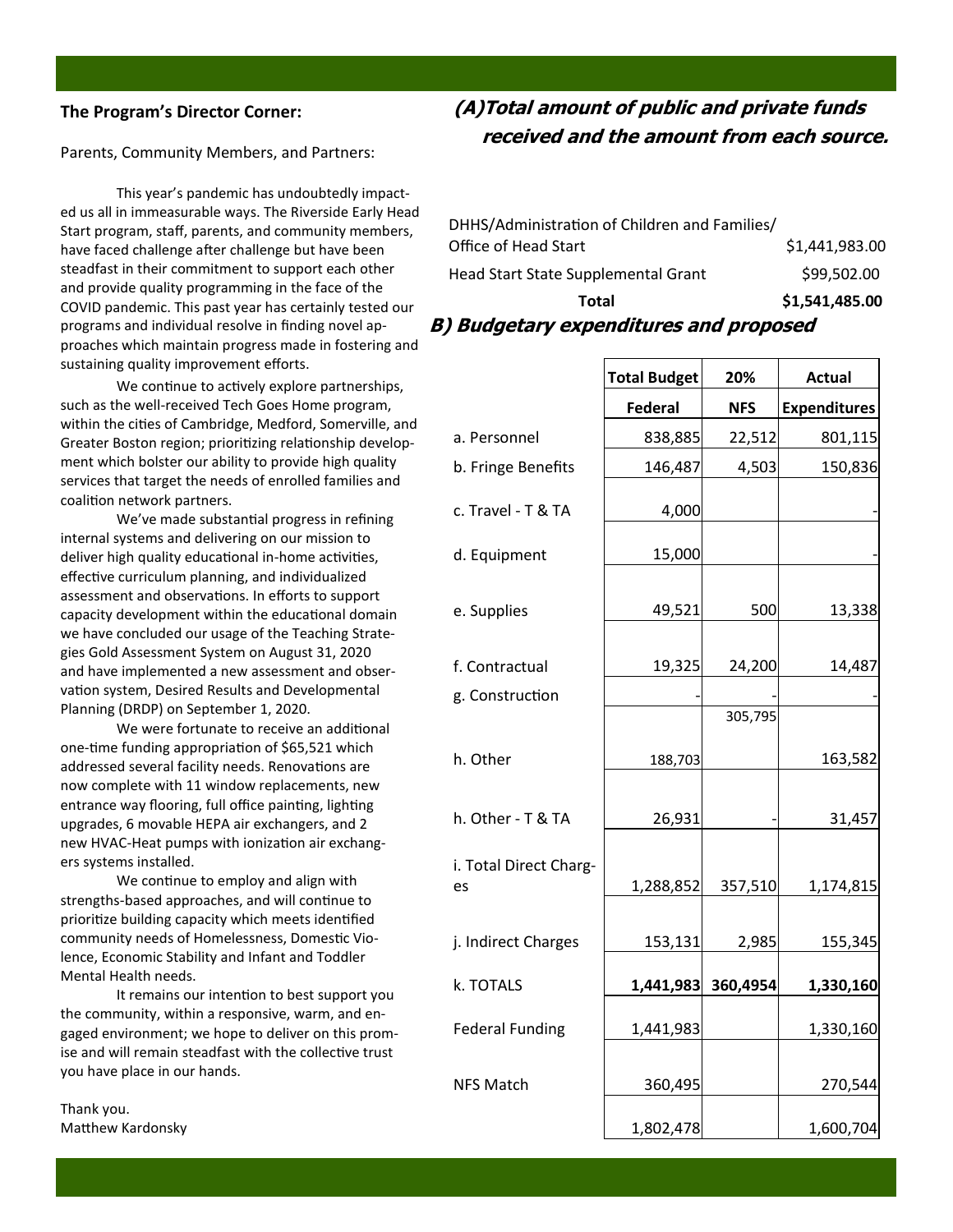#### *(C) The total number of children and families served, the average monthly enrollment (as a percentage of funded enrollment), and the percentage of eligible children served.*

The total number of children and families served this year was 73. Out of the total families served 4 (5.47%) were pregnant women.

Riverside Early Head Start averaged a monthly enrollment of 97% or better for the majority of the 2019-2020 program year, and is now averaging 80% enrollment for the current program year as a direct result of Covid pandemic barriers.

#### *(D) The results of the most recent review by the Secretary and the financial audit.*

During this year we did not have a review from the Secretary. Financial audit; FY 20' and FY'19 results show a small surplus for the year. Auditors, CliftonLarsonAllen LLP found no material weakness or significant deficiencies identified throughout the extensive agency audit.

Effective winter 2020, Riverside finalized the renovation work for the summer street building asset project. Agency programming is currently underway with covid health regulations in place.

REHS has completed the Focus Area Two Federal Monitoring Review, having occurred during the week of November 11-15,2019. The Focus Area Two review consisted of weeklong discussions, data explorations, and interviews with staff, parents, and Board members which audited the overall program design, management, and governance structures. The program was found to be in compliance without noted deficiency or non-compliance.

#### **(***E) Number of enrolled children that received medical and dental exams.*

Dental Services : 16 Children with health insurance including pregnant women: 73

#### *(F) Information about parent involvement activities.*

.

- The winter family event at Play Union Center occurred on February 26, 2020; 22 Families attended the morning and evening exploratory free play sessions, engaging with program staff, families, and peer to peer play.
- COVID Parent Support Group listening sessions offered via ZOOM every Monday 2-3 pm from May 25 through June 29, 2020. Sessions conducted by Emilie Laforest, Family Engagement Manager and Carmen Rivera, Home Visitor Supervisor.
- Tech Goes Home 8-week training sessions were held in the Spring and the Fall; with 6-8 parents completed the program per session with each receiving a Chrome book laptop; approximately 20% of enrolled families have now successfully completed the program. Parents as facilitators will be recruited to lead upcoming trainings, each receiving credentialling and facilitator support.